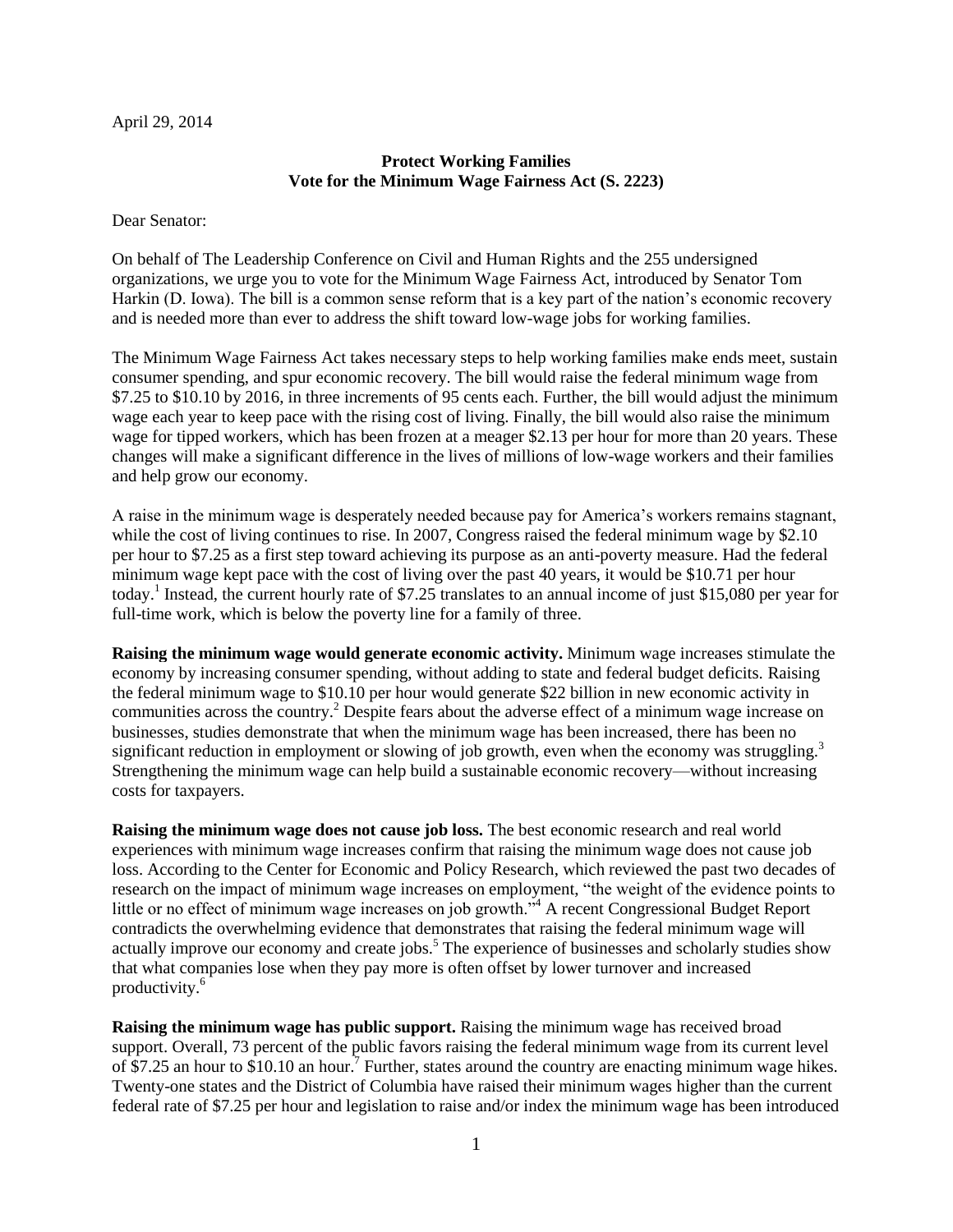in several states.<sup>8</sup> The American economy needs a strong national wage floor to protect workers in all regions of the country.

**Raising the minimum wage is a civil rights imperative.** Providing America's lowest paid workers with a raise is a critical civil and human rights issue given the impact it would have on women, African Americans, Latinos, and other minority populations, including the Native American, AAPI, LGBT, and disability $\degree$  communities, whose poverty rates are also disproportionately high. Women and communities of color are disproportionately represented among the 30 million Americans who will benefit from a higher minimum wage. <sup>10</sup> According to the Economic Policy Institute:

- Women comprise 49 percent of U.S. workers, yet make up 56 percent of workers who would be affected by a potential minimum-wage increase.<sup>11</sup>
- African Americans make up only 11 percent of the workforce, but are 14 percent of those that would benefit from a higher minimum wage.<sup>12</sup>
- Hispanics represent only 15 percent of the workforce, yet comprise 25 percent of those that would benefit from a higher minimum wage. $13$

Setting the minimum wage at an appropriate level can promote economic growth while strengthening the ability of low- and middle-wage workers to have quality jobs. We urge you to vote for the Minimum Wage Fairness Act, which will help provide America's lowest paid workers with an urgently needed raise while boosting the consumer spending that fuels the economy. If you have any questions, please feel free to contact Lexer Quamie, Senior Counsel at The Leadership Conference at [quamie@civilrights.org](mailto:quamie@civilrights.org) or (202) 466-3648 or Arun Ivatury, Campaign Strategist at the National Employment Law Project at [aivatury@nelp.org](mailto:aivatury@nelp.org) or 202-887-8202 x. 366. Thank you for your consideration of this important legislation.

Sincerely,

## **National Organizations**

9 to 5 Advocates for Basic Legal Equity AFL-CIO African American Health Alliance African American Ministers in Action American Association of University Women (AAUW) Agricultural Justice Project Alliance for a Just Society Alliance for a Retired America Alliance for Biking & Walking American Association of People with Disabilities American Association of University Women American Family Voices American Federation of State, County and Municipal Employees, AFL-CIO American Federation of Teachers, AFL-CIO American Friends Service Committee Americans for Democratic Action American Public Health Association Asian Pacific American Labor Alliance, AFL-CIO Association of Programs for Rural Independent Living Bazelon Center for Mental Health Law Bend the Arc: A Jewish Partnership for Justice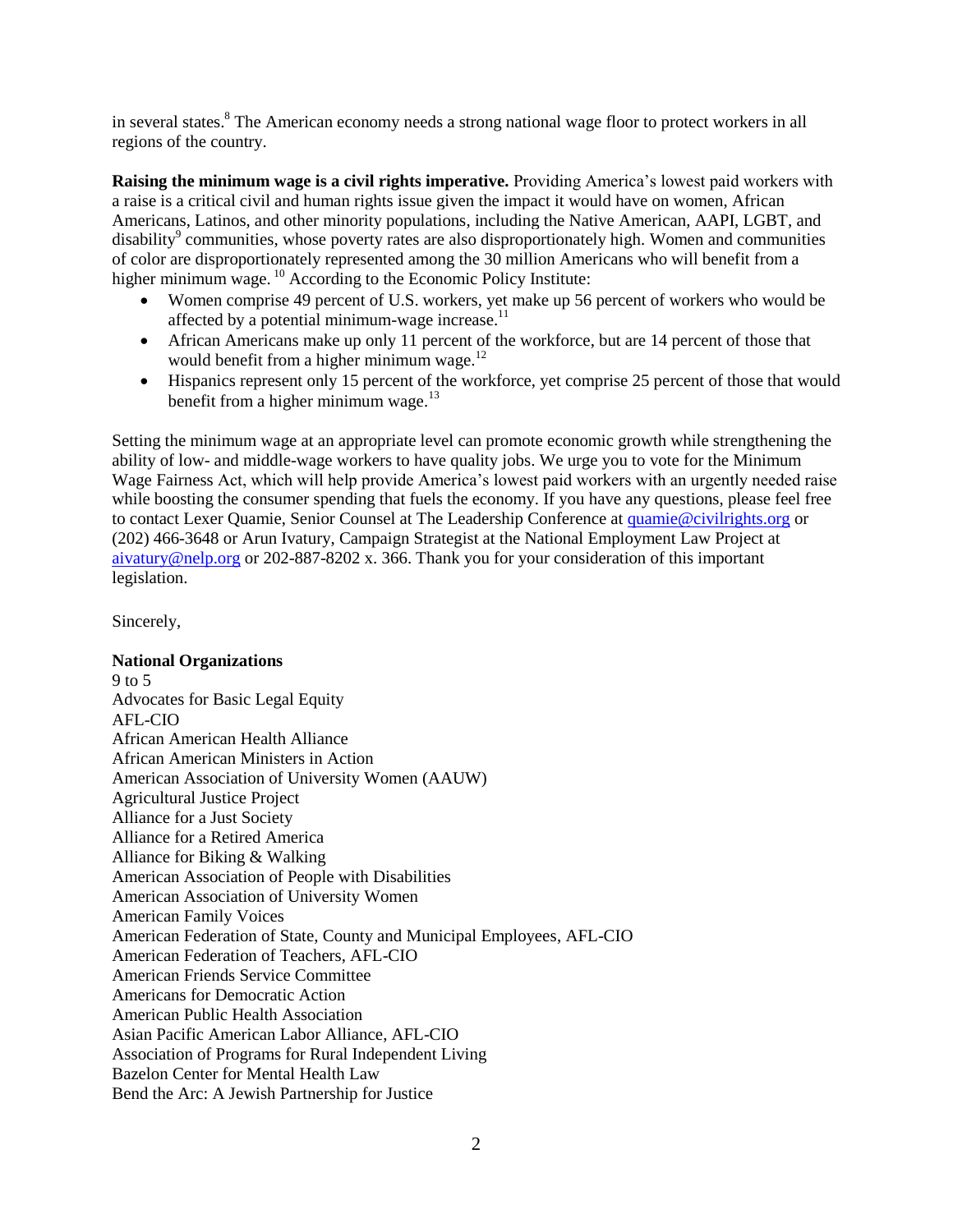Bread for the World Campaign for America's Future Campaign for Community Change Center for American Progress Center for Effective Government Center for Law and Social Policy Center for Popular Democracy Center for Social Inclusion Children's Defense Fund Coalition of Labor Union Women Coalition on Human Needs Communities Assuring a Sustainable Agriculture Community Action Partnership Community Food and Justice Coalition Community Organizations in Action CourageCampaign.org CREDO Dēmos Digital Sisters Inc. Direct Care Alliance Disciples Justice Action Network Domestic Violence Legal Empowerment and Appeals Project Economic Policy Institute Equal Rights Advocates Every Child Matters Education Fund Fair World Project Faith in Public Life Family Farm Defenders Family Values @ Work Farmworker Justice Food and Water Watch Food Chain Workers Alliance Food Research and Action Center Friends Committee on National Legislation Grassroots International Hadassah, The Women's Zionist Organization of America, Inc. Half in Ten Healthy Farms Healthy People Coalition Heartland Alliance for Human Needs & Human Rights Institute for Agriculture and Trade Policy Interfaith Worker Justice International Brotherhood of Teamsters International Labor Rights Forum International Union, United Automobile, Aerospace and Agricultural Implement Workers of America Jewish Council for Public Affairs Jewish Women International JOBS NOW Coalition Jobs With Justice Labor Council for Latin American Advancement The Leadership Conference on Civil and Human Rights League of United Latin American Citizens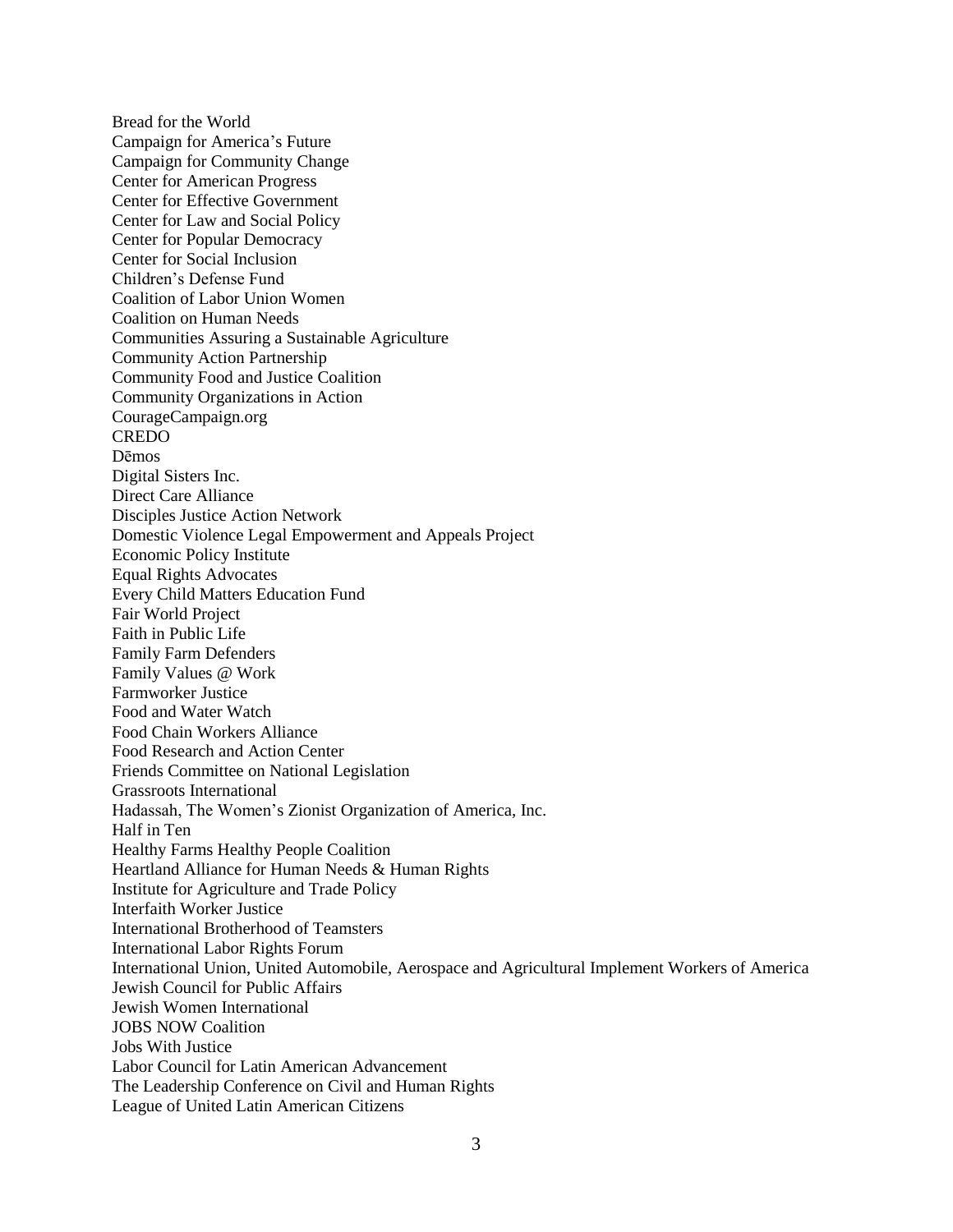Legal Aid Society-Employment Law Center Legal Momentum MomsRising Ms. Foundation for Women NAACP NAACP Legal Defense and Educational Fund, Inc. National Alliance of Community Economic Development Associations National Association for Equal Opportunity in Higher Education National Association of County and City Health Officials National Association of Mothers' Centers National Association of Social Workers National Black Justice Coalition National Capital Area Union Retirees National Center for Law and Economic Justice National Committee to Preserve Social Security and Medicare National Council of Jewish Women National Council of La Raza National Council on Independent Living National Disability Rights Network National Domestic Workers Alliance National Education Association National Employment Law Project National Employment Lawyers Association National Gay and Lesbian Task Force Action Fund National Guestworker Alliance National Health Care for the Homeless Council National Immigration Law Center National Law Center on Homelessness and Poverty National Low Income Housing Coalition National Network to End Domestic Violence National Organization for Women National Partnership for Women & Families National People's Action National Urban League National Women's Health Network National Women's Law Center National Workrights Institute NETWORK, A National Catholic Social Justice Lobby Northwest Atlantic Marine Alliance Organic Consumers Association OurTime.org Partnership for Working Families Patriotic Millionaires for Fiscal Strength People for the American Way Pesticide Action Network North America PICO National Network PolicyLink Presbyterian Church (USA) Progressive Congress Progressive States Action Progressive States Network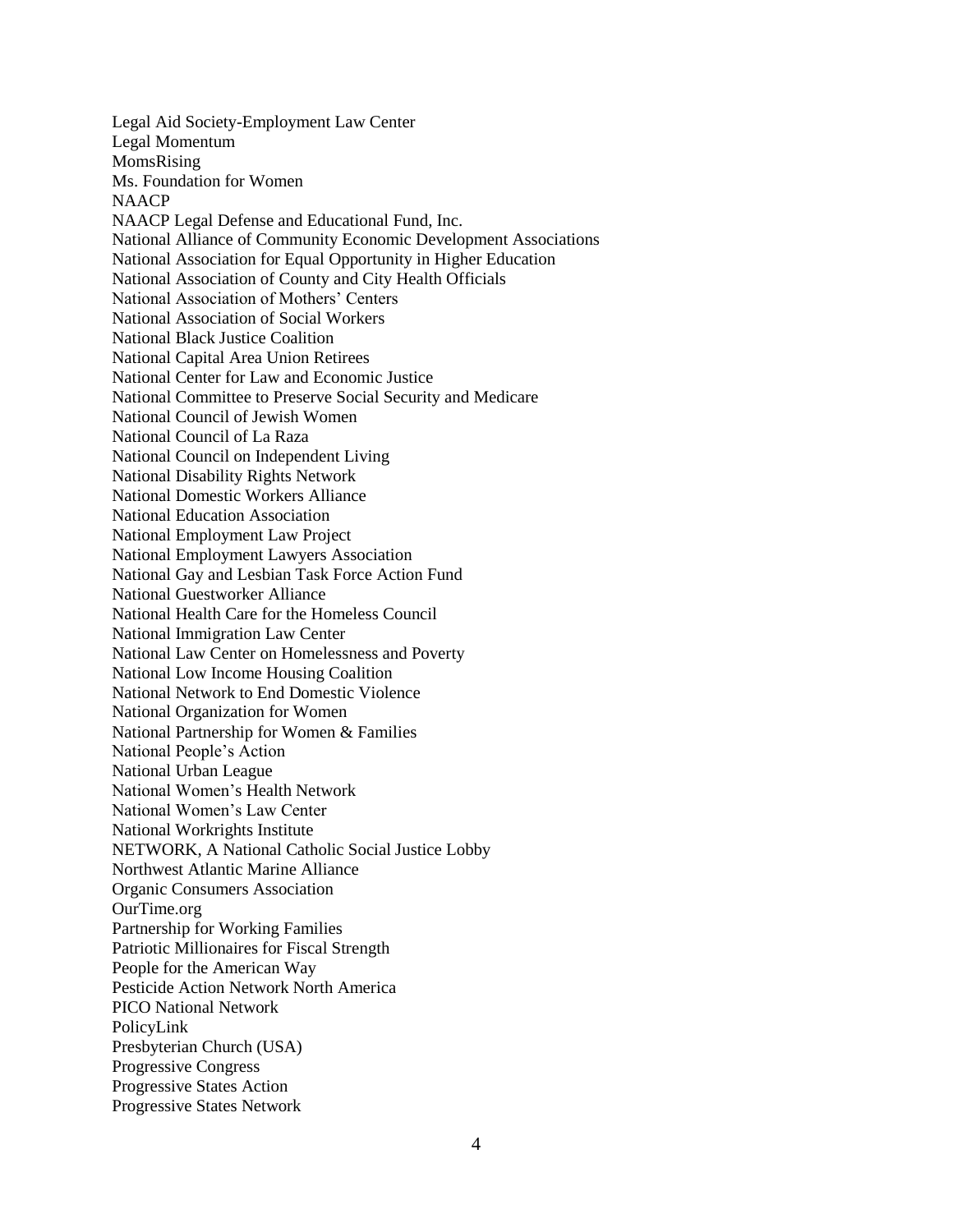Restaurant Opportunities Centers United RESULTS Sargent Shriver National Center on Poverty Law School Food FOCUS Senate for Community Change Service Employees International Union Sisters of Mercy of the Americas - Institute Justice Team Social Security Works Southern Poverty Law Center Sugar Law Center for Economic & Social Justice The Agenda Project The Every Child Matters Education Fund The Farmworkers Support Committee (C.A.T.A.) The Legal Aid Society The National Transitional Jobs Network The Smart Capitalists for American Prosperity Ubuntu Green U.S. Jesuit Conference U.S. Labor Against the War Union for Reform Judaism Unitarian Universalist Service Committee United Food and Commercial Workers International Union United Methodist Church - General Board of Church and Society United Spinal Association United Steelworkers USAction Vietnam Veterans of America Voices for Progress West Side Campaign Against Hunger Wider Opportunities for Women Women Employed Women's National Democratic Club Women's Media Center Working America Working Families Organization Working Partnerships USA Workplace Fairness YWCA USA

## **State Organizations**

9 to 5 Atlanta 9 to 5 California 9 to 5 Colorado 9 to 5 Wisconsin Action North Carolina Alliance for a Greater New York Arkansas Interfaith Alliance Bell Policy Center Bread for the City Brooklyn Food Coalition Capital Area Immigrants' Rights Coalition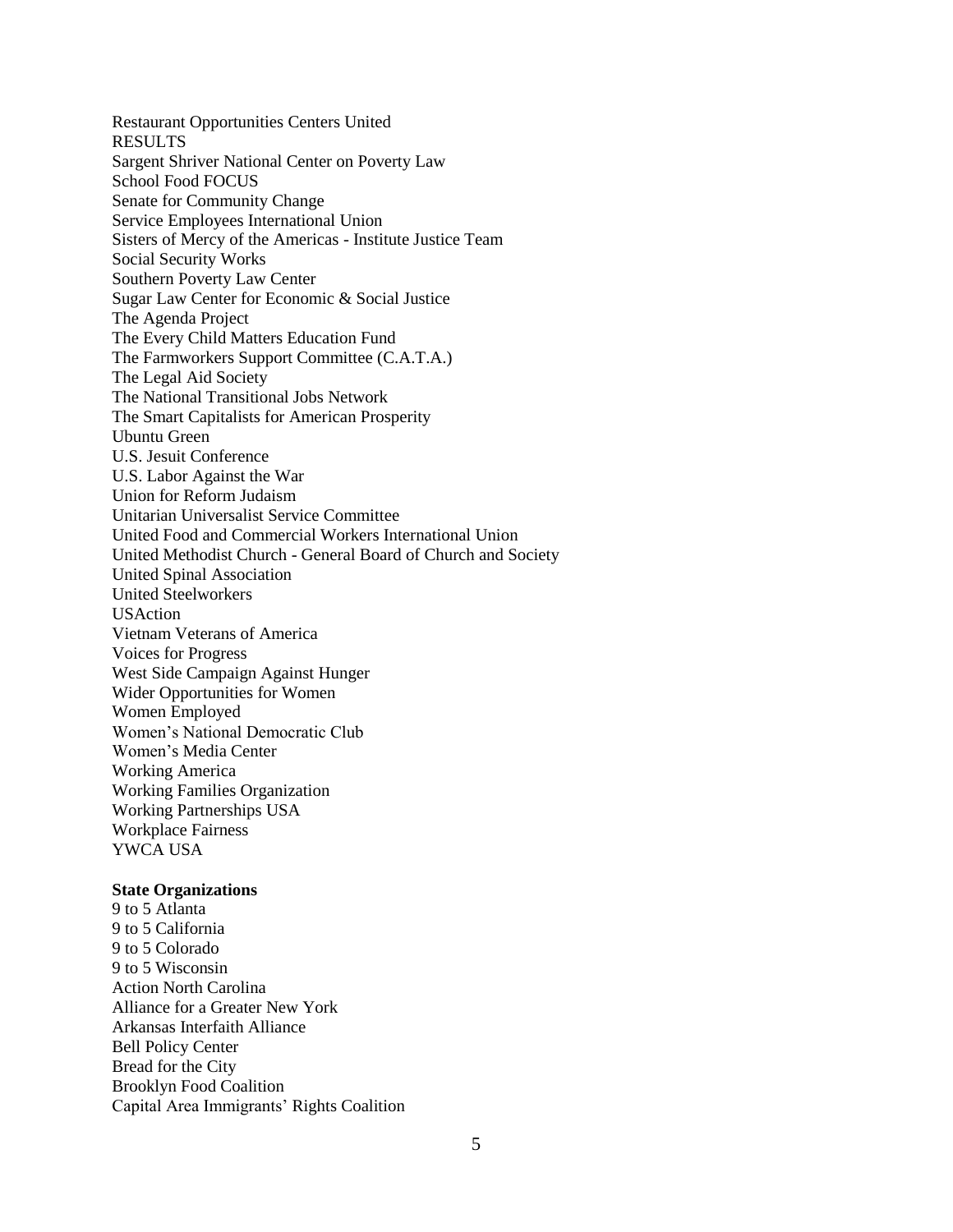Center for Public Policy Priorities Center for Science in the Public Interest Central Arizonans for a Sustainable Economy (CASE, Phoenix) Citizen Action of Wisconsin CLUE-CA (Clergy and Laity United for Economic Justice, California) Collective Action for Safe Spaces Collective Roots Colorado Fiscal Institute Colorado Progressive Coalition Community, Faith & Labor Coalition, Indianapolis, IN Connecticut Center for a New Economy Damayan Migrant Workers Association D.C. Tenants' Rights Center DC Jobs Council Domestic Violence Legal Empowerment and Appeals Project Economic Opportunity Institute Employment Justice Center Faith in Public Life Farmworker Association of Florida, Inc. Fiscal Policy Institute Florida Institute for Reform and Empowerment Food Empowerment Project FRESC: Good Jobs, Strong Communities Garden Share Greater New York Labor-Religion Coalition Hunger Action Network of New York Indiana Institute for Working Families Interfaith Coalition for Worker Justice of South Central Wisconsin Interfaith Worker Justice – New Mexico Interfaith Worker Justice Committee of Colorado Keystone Research Center LAANE (Los Angeles Alliance for a New Economy) Leadership Center for the Common Good Let Justice Roll Live Real Louisiana Budget Project Maine Center for Economic Justice Maine People's Alliance Massachusetts Interfaith Worker Justice Massachusetts Paid Leave Coalition MFY Legal Services Michigan League for Public Policy Michigan Universal Health Care Access Network Mississippi Economic Policy Center Missouri Jobs With Justice Missouri ProVote and Missouri Citizen Education Fund Mon Valley Unemployed Committee Mothers Outreach Network, Inc. National Committee to Preserve Social Security and Medicare New Jersey Policy Perspective New Mexico Center on Law and Poverty